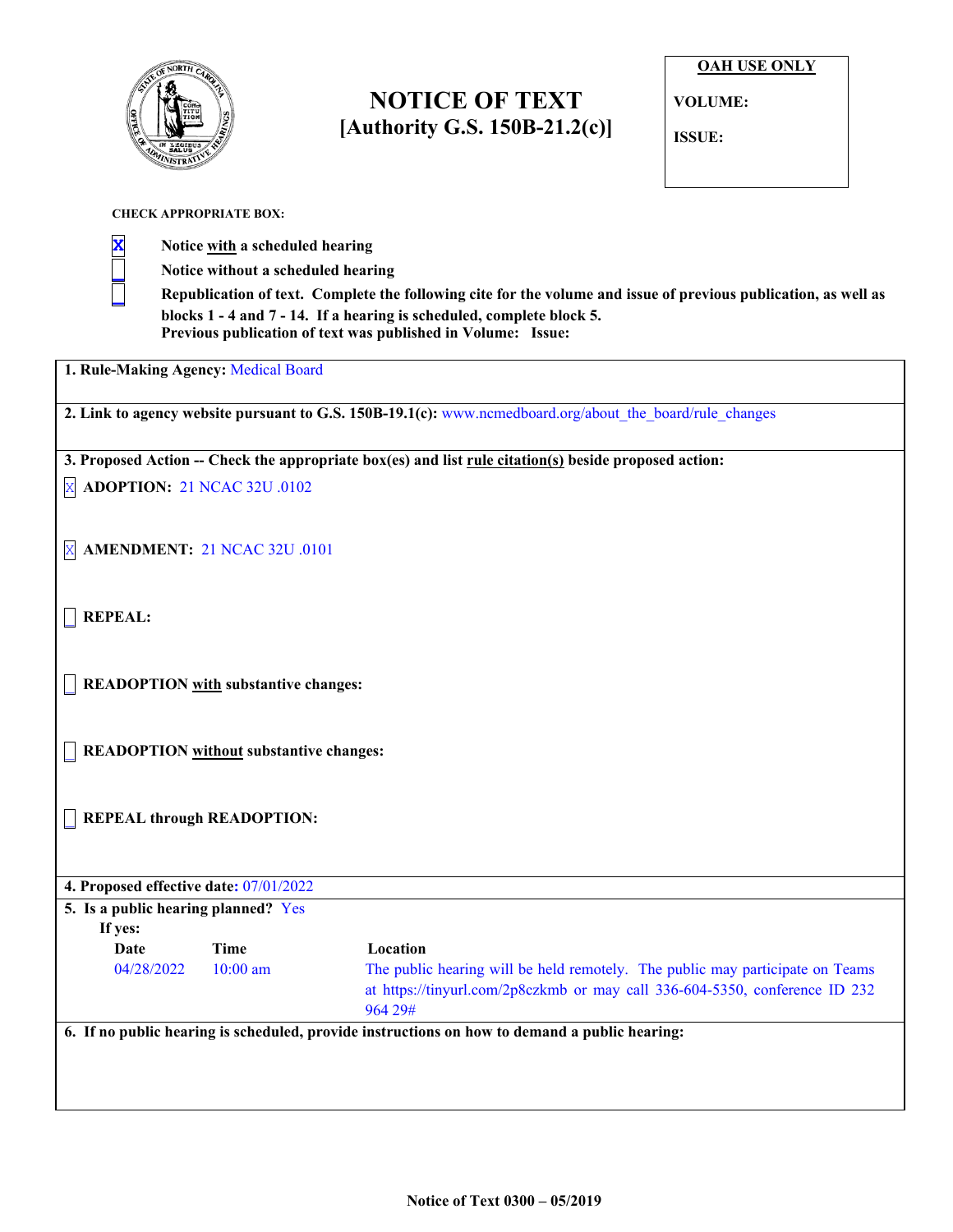### **7. Explain Reason For Proposed Rule(s):**

21 NCAC 32U .0101: Session Law 2021-110 required the Board of Pharmacy and the Medical Board to adopt "a statement of ethics for immunizing pharmacists." Moreover, Session Law 2021-110 adopted "unprofessional conduct" as a new ground of discipline for pharmacists (and, by extension, pharmacies) in G.S. 90-85.38. The Boards have jointly proposed adoption of the American Pharmacists Association Code of Ethics to define professional conduct, including but not limited to that conduct by immunizing pharmacists. This reflects an approach taken by numerous licensing boards in adopting an established industry set of conduct standards as reflecting appropriate professional practice. Proposed new rule 21 NCAC 46 .1820 would adopt that code of ethics by reference, and the amendments to Rule .2507 would refer to that rule as specifically governing pharmacists' immunization activities. The Medical Board has proposed amending 21 NCAC 32U .0101 to effectively adopt the amendments to Rule .2507 by reference (and also thereby the application of new Rule .1820 to immunization).

21 NCAC 32U .0102: Session Law 2021-3, Section 2.9.(a), permits "immunizing pharmacists" (as defined by statute) to administer long-acting injectable medications to adults pursuant to prescription. The law became effective on October 1, 2021, and the Board of Pharmacy adopted a temporary rule (21 NCAC 46 .2514) to implement the section, as permitted by the statute. Because of the placement of the longacting injectable authority in the "immunizing pharmacist" statute (90-85.15B), a permanent rule governing the administration of these drugs must be approved by both the Board of Pharmacy and the Medical Board. The Board of Pharmacy has proposed adoption of a permanent version of Rule .2514. The proposed rule would put appropriate standards in place for training, recordkeeping and other requirements needed to ensure that the drugs are administered with adequate protection of the public health, safety, and welfare. The requirements in the proposed rule are largely imported from 21 NCAC 46 .2507, which governs immunizing pharmacist administration of vaccines, so that the regulated pharmacists will already be familiar with these requirements. Moreover, the proposed permanent rule does not vary in any substantial way from the temporary rule that has been operating without any known incident since October 1, 2021. The Medical Board has proposed a new rule (21 NCAC 32U .0102) that would adopt proposed permanent Rule .2514 by reference.

**8. Procedure for Subjecting a Proposed Rule to Legislative Review:** If an objection is not resolved prior to the adoption of the rule, a person may also submit written objections to the Rules Review Commission. If the Rules Review Commission receives written and signed objections in accordance with G.S. 150B-21.3(b2) from 10 or more persons clearly requesting review by the legislature and the Rules Review Commission approves the rule, the rule will become effective as provided in G.S. 150B-21.3(b1). The Commission will receive written objections until 5:00 p.m. on the day following the day the Commission approves the rule. The Commission will receive those objections by mail, delivery service, hand delivery, or email. If you have any further questions concerning the submission of objections to the Commission, please call a Commission staff attorney at 984-236-1850.

### **Rule(s) is automatically subject to legislative review. Cite statutory reference:**

|                         | 9. The person to whom written comments may be submitted on the proposed rule(s): |                                                                                                                          |
|-------------------------|----------------------------------------------------------------------------------|--------------------------------------------------------------------------------------------------------------------------|
| Name:                   | <b>Wanda Long</b>                                                                |                                                                                                                          |
| Address:                | P.O. Box 20007                                                                   |                                                                                                                          |
|                         | Raleigh, NC 27619-0007                                                           |                                                                                                                          |
| Phone (optional):       |                                                                                  |                                                                                                                          |
| Fax (optional):         |                                                                                  |                                                                                                                          |
| EMail (optional)        |                                                                                  |                                                                                                                          |
|                         |                                                                                  |                                                                                                                          |
|                         | 10. Comment Period Ends: 05/02/2022                                              |                                                                                                                          |
|                         |                                                                                  | 11. Fiscal impact. Does any rule or combination of rules in this notice create an economic impact? Check all that apply. |
|                         |                                                                                  |                                                                                                                          |
|                         | No fiscal note required                                                          |                                                                                                                          |
|                         |                                                                                  |                                                                                                                          |
|                         | 12. Rule-making Coordinator:                                                     | 13. The Agency formally proposed the text of                                                                             |
|                         |                                                                                  | this rule(s) on                                                                                                          |
| Name:                   | <b>Wanda Long</b>                                                                |                                                                                                                          |
|                         | 919-326-1109 Ext. 212                                                            | Date: 01/28/2022                                                                                                         |
|                         | wanda.long@ncmedboard.org                                                        |                                                                                                                          |
| Agency contact, if any: |                                                                                  |                                                                                                                          |
|                         |                                                                                  |                                                                                                                          |
| Name:                   | <b>Marcus Jimison</b>                                                            |                                                                                                                          |
| Phone:                  | 919.326.1109 ext 226                                                             |                                                                                                                          |
| Email:                  | $maxcus.$ jimison@ncmedboard.org                                                 |                                                                                                                          |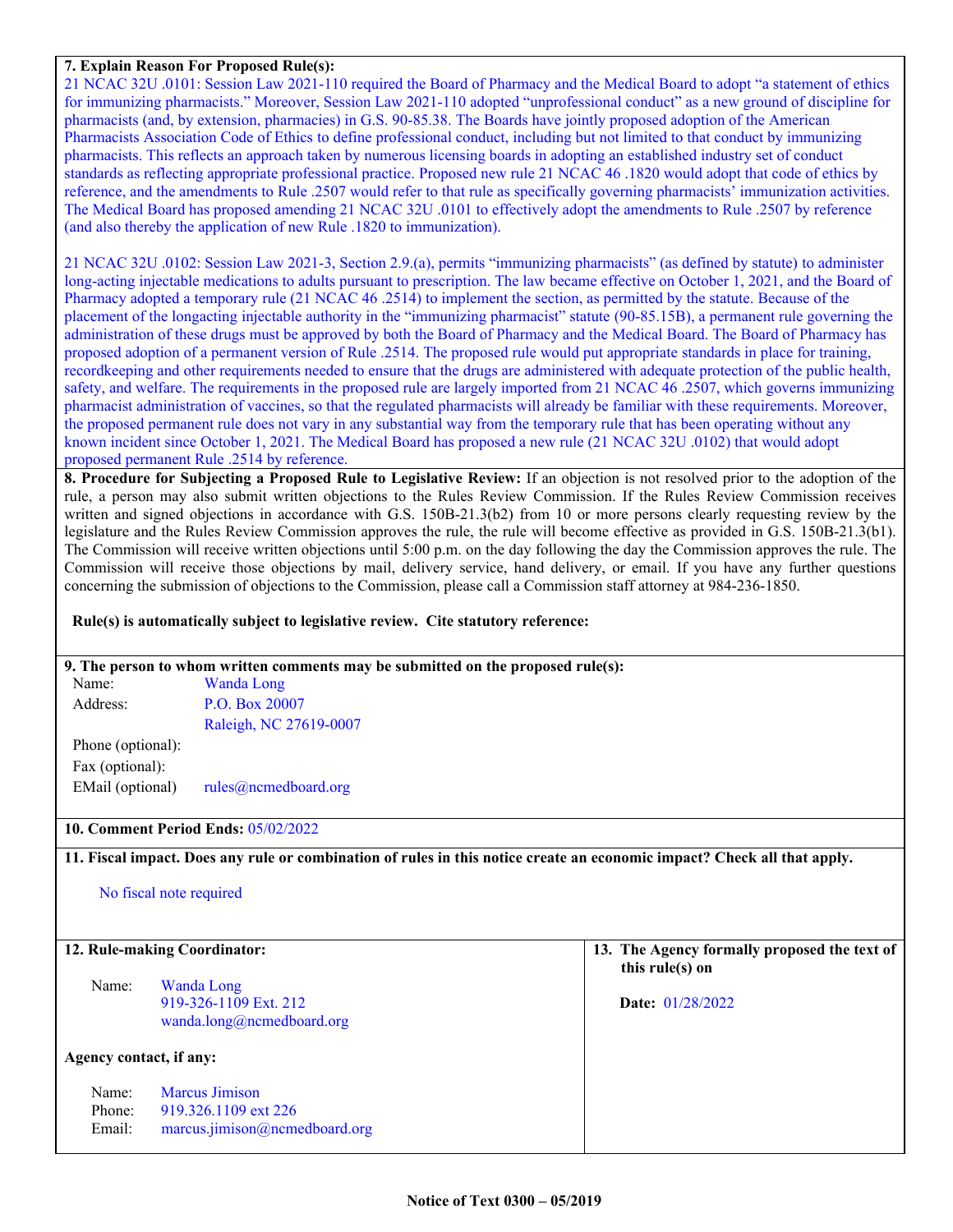| 1      | 21 NCAC 32U .0101 is proposed for amendment as follows:                                                                     |  |  |  |  |  |
|--------|-----------------------------------------------------------------------------------------------------------------------------|--|--|--|--|--|
| 2<br>3 |                                                                                                                             |  |  |  |  |  |
| 4      | SUBCHAPTER 32U - PHARMACISTS VACCINATIONS AND ADMINISTRATION OF LONG-ACTING                                                 |  |  |  |  |  |
| 5      | <b>INJECTABLES</b>                                                                                                          |  |  |  |  |  |
| 6      | SECTION .0100 - PHARMACISTS VACCINATIONS AND ADMINSTRATION OF LONG-ACTING                                                   |  |  |  |  |  |
| 7      | <b>INJECTABLES</b>                                                                                                          |  |  |  |  |  |
| 8      |                                                                                                                             |  |  |  |  |  |
| 9      | 21 NCAC 32U .0101<br><b>ADMINISTRATION OF VACCINES BY PHARMACISTS</b>                                                       |  |  |  |  |  |
| 10     | Pharmacist personnel may administer vaccines in accordance with 21 NCAC 46 .2507.                                           |  |  |  |  |  |
| 11     | (a) An Immunizing Pharmacist shall administer only those vaccines or immunizations permitted by G.S. 90-85.15B              |  |  |  |  |  |
| 12     | and shall do so subject to all requirements of that statute and this Rule.                                                  |  |  |  |  |  |
| 13     | (b) The following words and terms, when used in this Rule, have the following meanings:                                     |  |  |  |  |  |
| 14     | "Administer" means the direct application of a drug to the body of a patient by injection, inhalation,<br>$\leftrightarrow$ |  |  |  |  |  |
| 15     | ingestion, or other means by:                                                                                               |  |  |  |  |  |
| 16     | (A) an Immunizing Pharmacist or a Pharmacy Intern who is under the direct, in person                                        |  |  |  |  |  |
| 17     | supervision of an Immunizing Pharmacist; or                                                                                 |  |  |  |  |  |
| 18     | the patient at the direction of either an Immunizing Pharmacist or a health care provider<br>(B)                            |  |  |  |  |  |
| 19     | authorized by North Carolina law to prescribe the vaccine.                                                                  |  |  |  |  |  |
| 20     | "Immunizing Pharmacist" shall have the meaning provided in G.S. 90-85.3(i1).<br>(2)                                         |  |  |  |  |  |
| 21     | "Pharmacy Intern" shall have the meaning provided in 21 NCAC 46 .1317(28).<br>$\left(3\right)$                              |  |  |  |  |  |
| 22     | "Physician" means an M.D. or D.O. currently licensed with the North Carolina Medical Board who<br>(4)                       |  |  |  |  |  |
| 23     | is responsible for the supervision of the Immunizing Pharmacist pursuant to the Written Protocol                            |  |  |  |  |  |
| 24     | between the Immunizing Pharmacist and the Physician.                                                                        |  |  |  |  |  |
| 25     | <b>RESERVED</b><br>(5)                                                                                                      |  |  |  |  |  |
| 26     | <b>RESERVED</b><br>(6)                                                                                                      |  |  |  |  |  |
| 27     | <b>RESERVED</b><br>$\leftrightarrow$                                                                                        |  |  |  |  |  |
| 28     | <b>RESERVED</b><br>(8)                                                                                                      |  |  |  |  |  |
| 29     | <b>RESERVED</b><br>$\Theta$                                                                                                 |  |  |  |  |  |
| 30     | <b>RESERVED</b><br>(10)                                                                                                     |  |  |  |  |  |
| 31     | <b>RESERVED</b><br>(11)                                                                                                     |  |  |  |  |  |
| 32     | "Written Protocol" is a document prepared, signed, and dated by the Physician and Immunizing<br>(12)                        |  |  |  |  |  |
| 33     | Pharmacist that shall contain the following:                                                                                |  |  |  |  |  |
| 34     | the name of the Physician responsible for authorizing the Written Protocol;<br>(A)                                          |  |  |  |  |  |
| 35     | the name of the Immunizing Pharmacist authorized to administer vaccines;<br>$\langle \mathbf{B} \rangle$                    |  |  |  |  |  |
| 36     | the immunizations or vaccinations that may be administered by the Immunizing<br>$\Theta$                                    |  |  |  |  |  |
| 37     | Pharmacist;                                                                                                                 |  |  |  |  |  |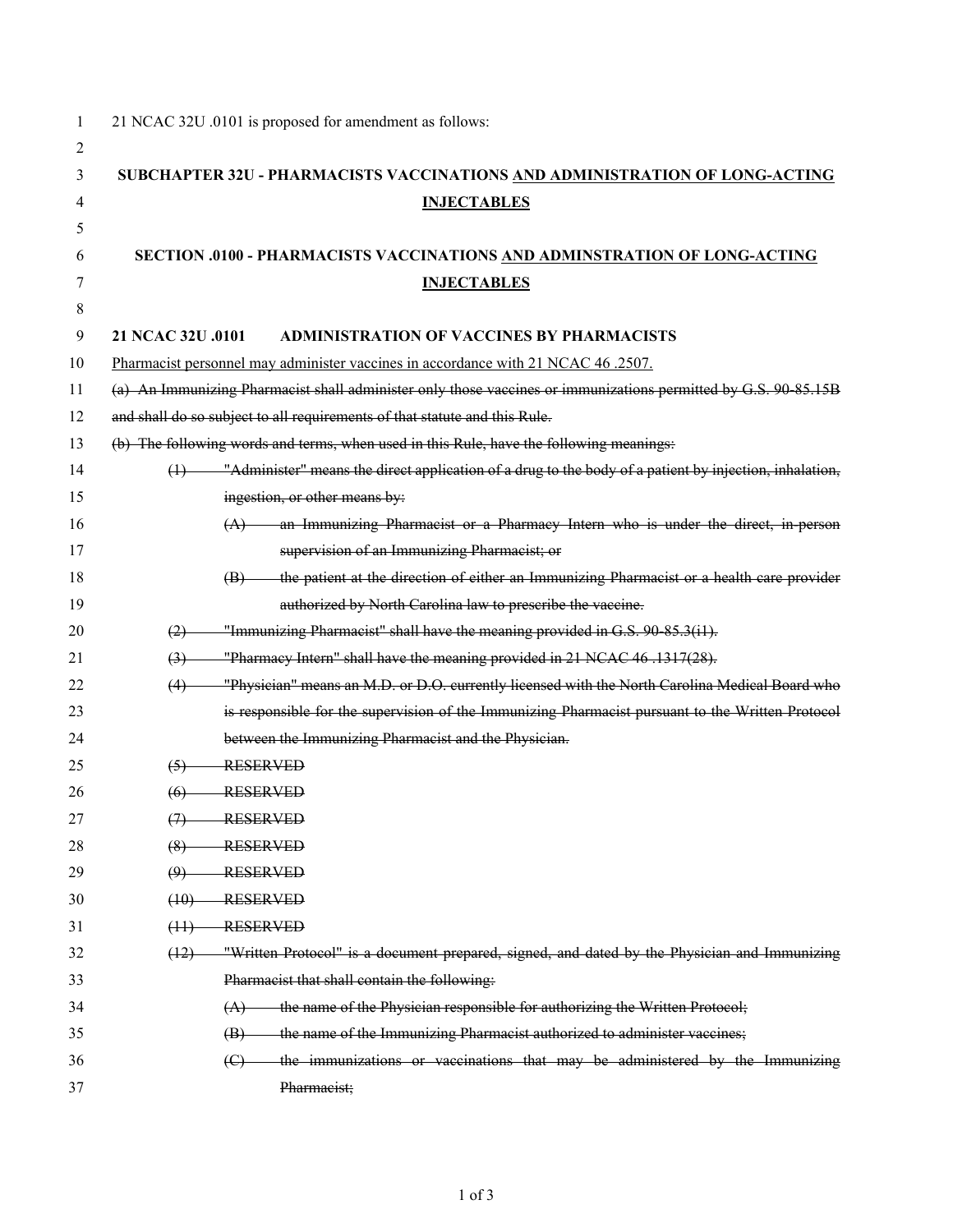| 1        | the screening questionnaires and safety procedures that shall at least include the then-<br>$\bigoplus$                        |
|----------|--------------------------------------------------------------------------------------------------------------------------------|
| 2        | current minimum standard screening questionnaire and safety procedures adopted by the                                          |
| 3        | Medical Board, the Board of Nursing, and the Board of Pharmacy pursuant to S.L. 2013-                                          |
|          | 246, s. 6, and available at the North Carolina Medical Board's office and on its website                                       |
| 5        | (www.nemedboard.org).                                                                                                          |
| 6        | the procedures to follow, including any drugs required by the Immunizing Pharmacist for<br>(E)                                 |
| 7        | treatment of the patient, in the event of an emergency or adverse event following vaccine                                      |
| 8        | administration;                                                                                                                |
| 9        | the reporting requirements by the Immunizing Pharmacist to the Physician, including<br>$\oplus$                                |
| 10       | content and time frame; and                                                                                                    |
| 11       | the locations at which the Immunizing Pharmacist may administer immunizations or<br>$\left(\mathbb{G}\right)$                  |
| 12       | vaccinations                                                                                                                   |
| 13<br>14 | The Physician and the Immunizing Pharmacist shall review the Written Protocol at least annually and revise it if<br>necessary. |
| 15       | (e) An Immunizing Pharmacist who, because of physical disability, is unable to obtain a current provider level CPR             |
| 16       | certification pursuant to G.S. $90-85.3(i1)(1)$ , may administer vaccines in the presence of a pharmacy technician or          |
| 17       | pharmacist who holds a current provider level CPR certification.                                                               |
| 18       | (d) With each dose of vaccine, either the Immunizing Pharmacist or a Pharmacy Intern shall give the most current               |
| 19       | vaccine information regarding the purpose, risks, benefits, and contraindications of the vaccine to the patient or legal       |
| 20       | representative. The Immunizing Pharmacist or Pharmacy Intern must ensure that the patient or legal representative              |
| 21       | has the opportunity to read, or to have read to him or her, the information provided and to have any questions answered        |
| 22       | prior to administration of the vaccine.                                                                                        |
| 23       | (e) In agreeing to serve as a supervising Physician, the Physician shall agree to meet the following requirements:             |
| 24       | be responsible for the formulation or approval of the Written Protocol and review the Written<br>$\leftrightarrow$             |
| 25       | Protocol and the services provided to patients under the Written Protocol, as set out in Subparagraph                          |
| 26       | $(b)(12)$ of this Rule;                                                                                                        |
| 27       | be accessible to the Immunizing Pharmacist or be available through direct telecommunication for<br>(2)                         |
| 28       | consultation, assistance, direction, and provide back-up coverage; and                                                         |
| 29       | receive a periodic status reports from the Immunizing Pharmacist, including any problems or<br>$\left(3\right)$                |
| 30       | complications encountered.                                                                                                     |
| 31       | (f) The following requirements pertain to drugs administered by an Immunizing Pharmacist:                                      |
| 32       | Drugs administered by an Immunizing Pharmacist under the provisions of this Rule shall be in the<br>$\leftrightarrow$          |
| 33       | legal possession of:                                                                                                           |
| 34       | $(A)$ a pharmacy, which shall be the pharmacy responsible for drug accountability, including                                   |
| 35       | the maintenance of records of administration of the immunization or vaccination; or                                            |
| 36       | the Physician, who shall be responsible for drug accountability, including the maintenance<br>(B)                              |
| 37       | of records of administration of the immunization or vaccination;                                                               |
| 38       | Drugs shall be transported and stored at the proper temperatures indicated for each drug;<br>(2)                               |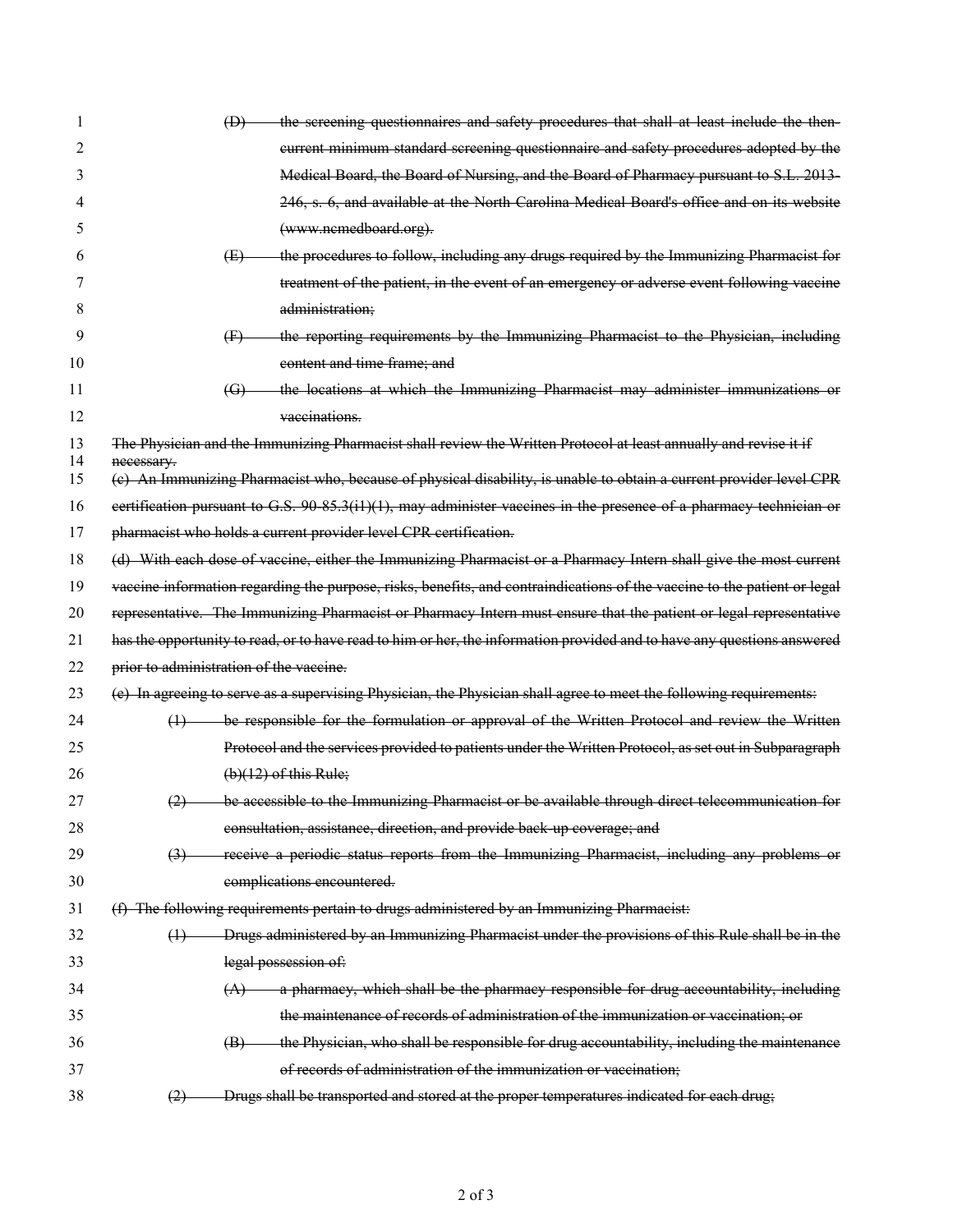| 1  | (3)                  | Immunizing Pharmacists, while engaged in the administration of vaccines under the Written                         |  |  |  |
|----|----------------------|-------------------------------------------------------------------------------------------------------------------|--|--|--|
| 2  |                      | Protocol, shall have in their custody and control the vaccines identified in the Written Protocol and             |  |  |  |
| 3  |                      | any other drugs listed in the Written Protocol to treat adverse events; and                                       |  |  |  |
| 4  | (4)                  | After administering vaccines at a location other than a pharmacy, the Immunizing Pharmacist shall                 |  |  |  |
| 5  |                      | return all unused prescription medications to the pharmacy or Physician responsible for the drugs.                |  |  |  |
| 6  |                      | (g) Record Keeping and Reporting.                                                                                 |  |  |  |
| 7  | $\leftrightarrow$    | An Immunizing Pharmacist shall maintain the following information, readily retrievable, in the                    |  |  |  |
| 8  |                      | pharmacy records in accordance with the applicable rules and statute regarding each administration:               |  |  |  |
| 9  |                      | $(A)$ the name, address, and date of birth of the patient;                                                        |  |  |  |
| 10 |                      | $(B)$ the date of the administration;                                                                             |  |  |  |
| 11 |                      | the administration site of injection (e.g., right arm, left leg, right upper arm);<br>$\left(\bigoplus\right)$    |  |  |  |
| 12 |                      | route of administration of the vaccine;<br>$\oplus$                                                               |  |  |  |
| 13 |                      | the name, manufacturer, lot number, and expiration date of the vaccine;<br>(E)                                    |  |  |  |
| 14 |                      | dose administered;<br>$\oplus$                                                                                    |  |  |  |
| 15 |                      | the name and address of the patient's primary health care provider, as identified by the<br>$\left( G\right)$     |  |  |  |
| 16 |                      | patient; and                                                                                                      |  |  |  |
| 17 |                      | the name or identifiable initials of the Immunizing Pharmacist.<br>(H)                                            |  |  |  |
| 18 | (2)                  | An Immunizing Pharmacist shall document the annual review with the Physician of the Written                       |  |  |  |
| 19 |                      | Protocol as required in this Rule.                                                                                |  |  |  |
| 20 | $\left(3\right)$     | An Immunizing Pharmacist shall report adverse events associated with administration of a vaccine                  |  |  |  |
| 21 |                      | to either the prescriber, when administering a vaccine pursuant to G.S. 90-85.15B(a), or the patient's            |  |  |  |
| 22 |                      | primary care provider, if the patient identifies one, when administering a vaccine pursuant to G.S.               |  |  |  |
| 23 |                      | $90-85.15B(b)$ .                                                                                                  |  |  |  |
| 24 |                      | (h) The Immunizing Pharmacist shall maintain written policies and procedures for handling and disposal of used or |  |  |  |
| 25 |                      | contaminated equipment and supplies.                                                                              |  |  |  |
| 26 |                      |                                                                                                                   |  |  |  |
| 27 | <b>History Note:</b> | Authority G.S. 90-85.3(r); 90-85.15B;                                                                             |  |  |  |
| 28 |                      | Emergency Adoption Eff. September 10, 2004;                                                                       |  |  |  |
| 29 |                      | Temporary Adoption Eff. December 29, 2004;                                                                        |  |  |  |
| 30 |                      | Eff. November 1, 2005;                                                                                            |  |  |  |
| 31 |                      | Amended Eff. February 1, 2008;                                                                                    |  |  |  |
| 32 |                      | Emergency Amendment Eff. October 9, 2009;                                                                         |  |  |  |
| 33 |                      | Temporary Amendment Eff. December 29, 2009;                                                                       |  |  |  |
| 34 |                      | Temporary Amendment Expired on October 12, 2010;                                                                  |  |  |  |
| 35 |                      | Amended Eff. September 1, 2014; March 1, 2012;                                                                    |  |  |  |
| 36 |                      | Pursuant to G.S. 150B-21.3A rule is necessary without substantive public interest Eff. March 1,                   |  |  |  |
| 37 |                      | 2016.                                                                                                             |  |  |  |